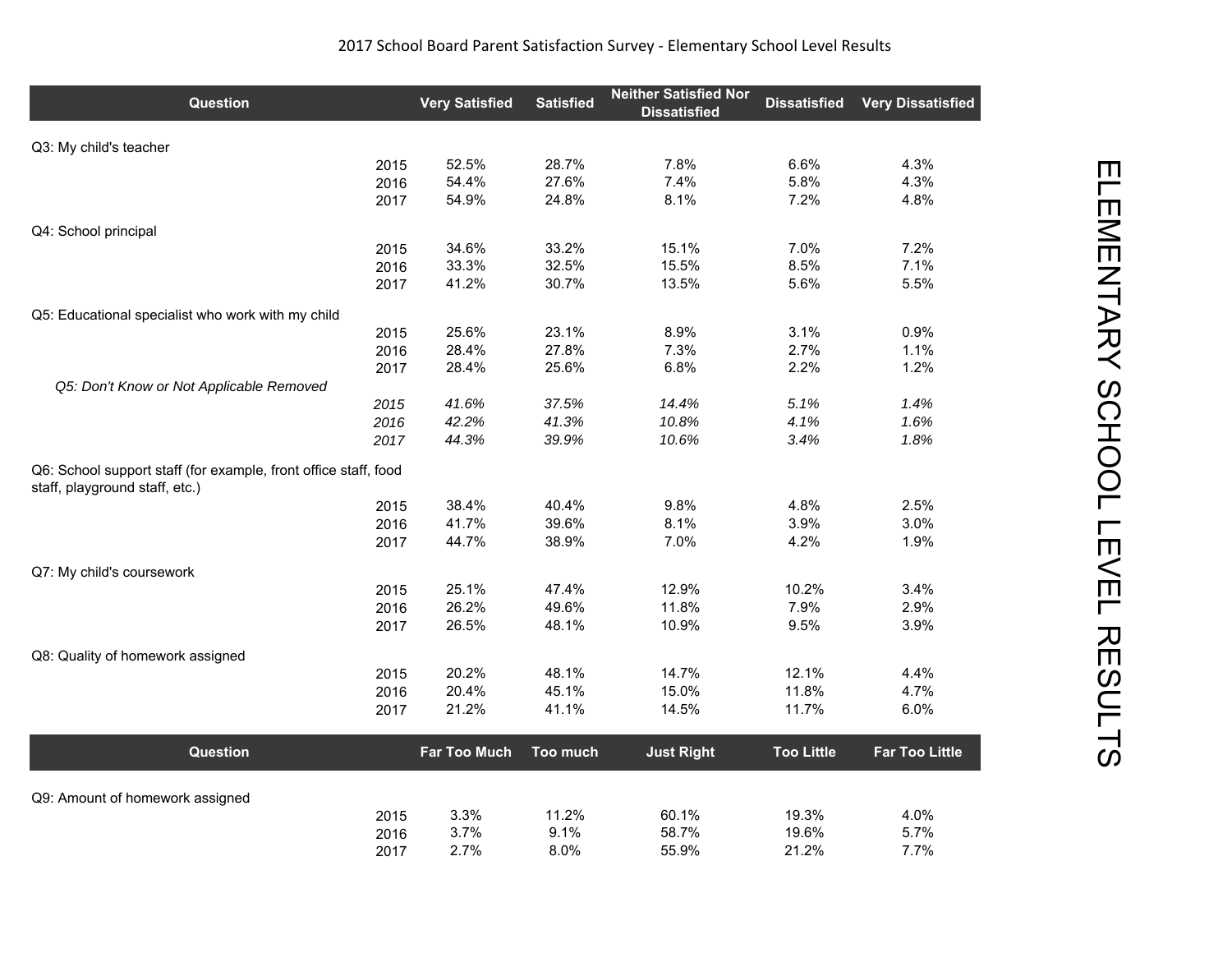| <b>Question</b>                           |      | <b>Very Satisfied</b> | <b>Satisfied</b> | <b>Neither Satisfied Nor</b><br><b>Dissatisfied</b> | <b>Dissatisfied</b> | <b>Very Dissatisfied</b> |
|-------------------------------------------|------|-----------------------|------------------|-----------------------------------------------------|---------------------|--------------------------|
| Q10: Tutorials                            |      |                       |                  |                                                     |                     |                          |
|                                           | 2015 | 3.3%                  | 8.6%             | 6.3%                                                | 2.2%                | 2.6%                     |
|                                           | 2016 | 4.2%                  | 10.8%            | 8.2%                                                | 2.7%                | 2.2%                     |
|                                           | 2017 | 8.3%                  | 18.8%            | 8.9%                                                | 2.5%                | 1.5%                     |
| Q10: Don't Know or Not Applicable Removed |      |                       |                  |                                                     |                     |                          |
|                                           | 2015 | 14.5%                 | 37.6%            | 27.4%                                               | 9.4%                | 11.1%                    |
|                                           | 2016 | 14.9%                 | 38.5%            | 29.1%                                               | 9.6%                | 7.9%                     |
|                                           | 2017 | 20.8%                 | 46.9%            | 22.3%                                               | 6.3%                | 3.8%                     |
| Q11: Grading system                       |      |                       |                  |                                                     |                     |                          |
|                                           | 2015 | 11.1%                 | 45.3%            | 22.7%                                               | 11.2%               | 3.5%                     |
|                                           | 2016 | 12.3%                 | 44.8%            | 22.5%                                               | 9.5%                | 3.2%                     |
|                                           | 2017 | 11.9%                 | 45.0%            | 19.4%                                               | 8.2%                | 3.7%                     |
| Q12: Special education services           |      |                       |                  |                                                     |                     |                          |
|                                           | 2015 | 4.7%                  | 7.3%             | 4.2%                                                | 2.6%                | 1.8%                     |
|                                           | 2016 | 7.2%                  | 12.3%            | 5.6%                                                | 2.1%                | 1.1%                     |
|                                           | 2017 | 8.3%                  | 13.5%            | 6.5%                                                | 2.0%                | 1.0%                     |
| Q12: Don't Know or Not Applicable Removed |      |                       |                  |                                                     |                     |                          |
|                                           | 2015 | 23.0%                 | 35.4%            | 20.6%                                               | 12.4%               | 8.6%                     |
|                                           | 2016 | 25.3%                 | 43.5%            | 19.8%                                               | 7.4%                | 3.9%                     |
|                                           | 2017 | 26.5%                 | 43.1%            | 20.8%                                               | 6.3%                | 3.3%                     |
| Q13: Gifted services                      |      |                       |                  |                                                     |                     |                          |
|                                           | 2015 | 4.9%                  | 8.8%             | 6.7%                                                | 5.4%                | 4.3%                     |
|                                           | 2016 | 5.0%                  | 10.4%            | 6.9%                                                | 3.5%                | 5.1%                     |
|                                           | 2017 | 5.3%                  | 10.3%            | 6.6%                                                | 4.4%                | 3.4%                     |
| Q13: Don't Know or Not Applicable Removed |      |                       |                  |                                                     |                     |                          |
|                                           | 2015 | 16.3%                 | 29.3%            | 22.1%                                               | 17.9%               | 14.3%                    |
|                                           | 2016 | 16.1%                 | 33.8%            | 22.4%                                               | 11.2%               | 16.5%                    |
|                                           | 2017 | 17.6%                 | 34.4%            | 21.9%                                               | 14.5%               | 11.5%                    |
| Q14: Support for college readiness        |      |                       |                  |                                                     |                     |                          |
|                                           | 2015 | 5.5%                  | 10.9%            | 7.7%                                                | 2.3%                | 2.0%                     |
|                                           | 2016 | 5.2%                  | 11.8%            | 8.8%                                                | 2.1%                | 1.7%                     |
|                                           | 2017 | 5.9%                  | 11.8%            | 8.3%                                                | 1.7%                | 1.2%                     |
| Q14: Don't Know or Not Applicable Removed |      |                       |                  |                                                     |                     |                          |
|                                           | 2015 | 17.1%                 | 36.3%            | 32.3%                                               | 7.2%                | 7.2%                     |
|                                           | 2016 | 17.5%                 | 39.8%            | 29.9%                                               | 7.1%                | 5.8%                     |
|                                           | 2017 | 20.4%                 | 40.9%            | 28.7%                                               | 5.7%                | 4.3%                     |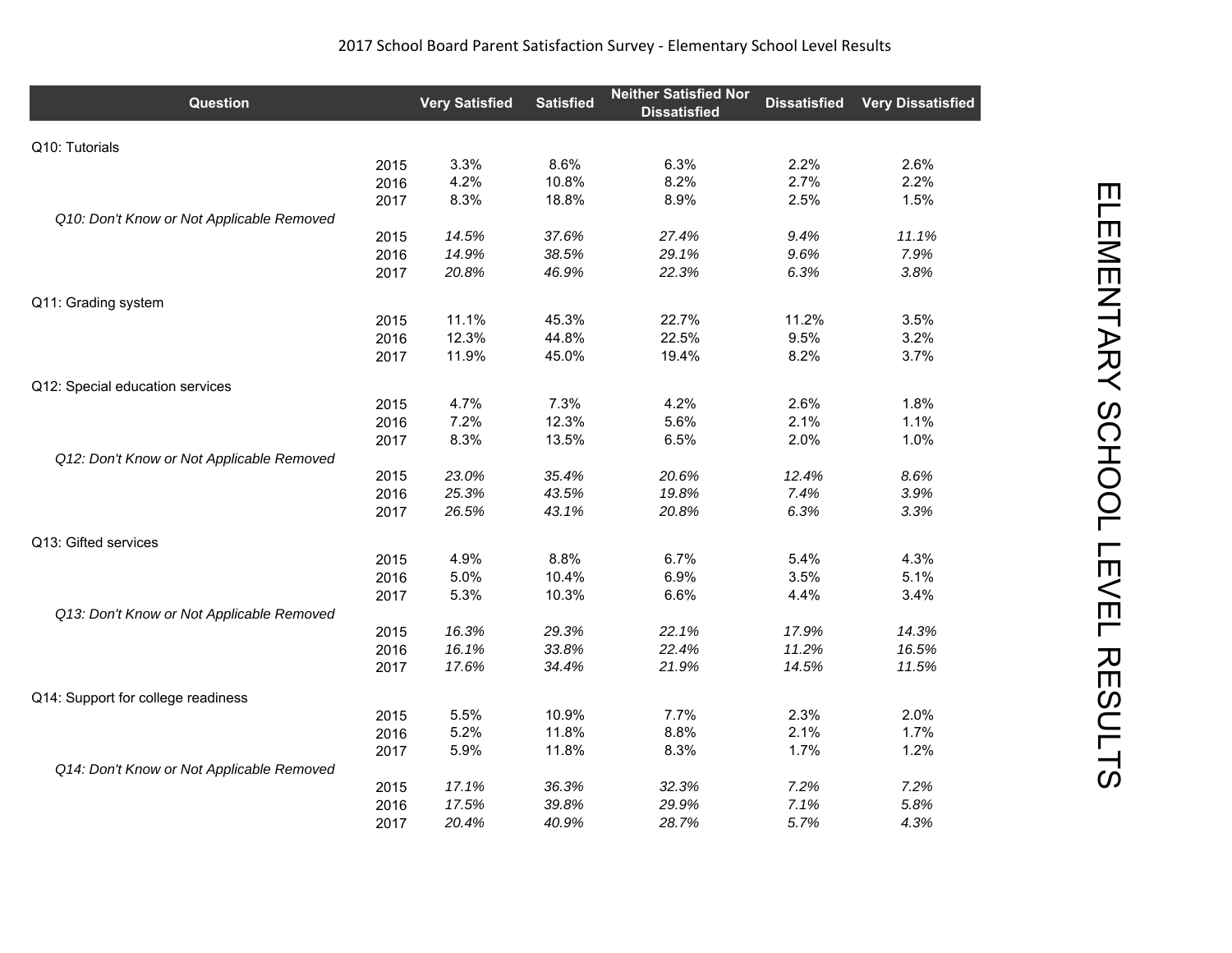| <b>Question</b>                           |      | <b>Very Satisfied</b> | <b>Satisfied</b> | <b>Neither Satisfied Nor</b><br><b>Dissatisfied</b> | <b>Dissatisfied</b> | <b>Very Dissatisfied</b> |
|-------------------------------------------|------|-----------------------|------------------|-----------------------------------------------------|---------------------|--------------------------|
| Q15: Support for career readiness         |      |                       |                  |                                                     |                     |                          |
|                                           | 2015 | 4.2%                  | 8.9%             | 8.0%                                                | 1.8%                | 1.8%                     |
|                                           | 2016 | 4.0%                  | 11.3%            | 8.2%                                                | 2.0%                | 1.7%                     |
|                                           | 2017 | 5.1%                  | 11.5%            | 8.7%                                                | 1.8%                | 0.9%                     |
| Q15: Don't Know or Not Applicable Removed |      |                       |                  |                                                     |                     |                          |
|                                           | 2015 | 17.1%                 | 36.3%            | 32.3%                                               | 7.2%                | 7.2%                     |
|                                           | 2016 | 14.7%                 | 41.6%            | 30.3%                                               | 7.2%                | 6.3%                     |
|                                           | 2017 | 18.2%                 | 41.0%            | 31.1%                                               | 6.6%                | 3.1%                     |
| Q16: School sports                        |      |                       |                  |                                                     |                     |                          |
|                                           | 2015 | 3.4%                  | 12.6%            | 9.7%                                                | 7.5%                | 3.8%                     |
|                                           | 2016 | 4.9%                  | 18.5%            | 12.1%                                               | 7.0%                | 3.0%                     |
|                                           | 2017 | 5.5%                  | 19.5%            | 13.9%                                               | 6.3%                | 3.4%                     |
| Q16: Don't Know or Not Applicable Removed |      |                       |                  |                                                     |                     |                          |
|                                           | 2015 | 9.3%                  | 34.0%            | 26.3%                                               | 20.2%               | 10.3%                    |
|                                           | 2016 | 10.7%                 | 40.7%            | 26.6%                                               | 15.3%               | 6.6%                     |
|                                           | 2017 | 11.4%                 | 40.1%            | 28.5%                                               | 13.0%               | 7.0%                     |
| Q17: Extra-curricular activities          |      |                       |                  |                                                     |                     |                          |
|                                           | 2015 | 11.8%                 | 31.7%            | 13.0%                                               | 9.0%                | 2.4%                     |
|                                           | 2016 | 15.1%                 | 32.4%            | 13.7%                                               | 7.6%                | 2.0%                     |
|                                           | 2017 | 14.5%                 | 34.1%            | 13.5%                                               | 8.5%                | 2.7%                     |
| Q17: Don't Know or Not Applicable Removed |      |                       |                  |                                                     |                     |                          |
|                                           | 2015 | 17.4%                 | 46.7%            | 19.2%                                               | 13.2%               | 3.5%                     |
|                                           | 2016 | 21.3%                 | 45.8%            | 19.4%                                               | 10.7%               | 2.9%                     |
|                                           | 2017 | 19.8%                 | 46.5%            | 18.4%                                               | 11.6%               | 3.7%                     |
| Q18: Opportunities for parent involvement |      |                       |                  |                                                     |                     |                          |
|                                           | 2015 | 29.6%                 | 47.8%            | 14.5%                                               | 4.3%                | 2.0%                     |
|                                           | 2016 | 31.4%                 | 46.8%            | 12.3%                                               | 4.7%                | 1.7%                     |
|                                           | 2017 | 30.4%                 | 49.6%            | 10.5%                                               | 4.4%                | 1.5%                     |
| Q19: School discipline                    |      |                       |                  |                                                     |                     |                          |
|                                           | 2015 | 17.4%                 | 38.9%            | 15.3%                                               | 9.9%                | 5.9%                     |
|                                           | 2016 | 20.0%                 | 40.6%            | 12.1%                                               | 9.9%                | 6.1%                     |
|                                           | 2017 | 20.9%                 | 44.0%            | 12.4%                                               | 8.5%                | 4.2%                     |
| Q19: Don't Know or Not Applicable Removed |      |                       |                  |                                                     |                     |                          |
|                                           | 2015 | 19.9%                 | 44.6%            | 17.5%                                               | 11.3%               | 6.7%                     |
|                                           | 2016 | 22.5%                 | 45.8%            | 13.6%                                               | 11.1%               | 6.9%                     |
|                                           | 2017 | 23.2%                 | 48.8%            | 13.8%                                               | 9.5%                | 4.7%                     |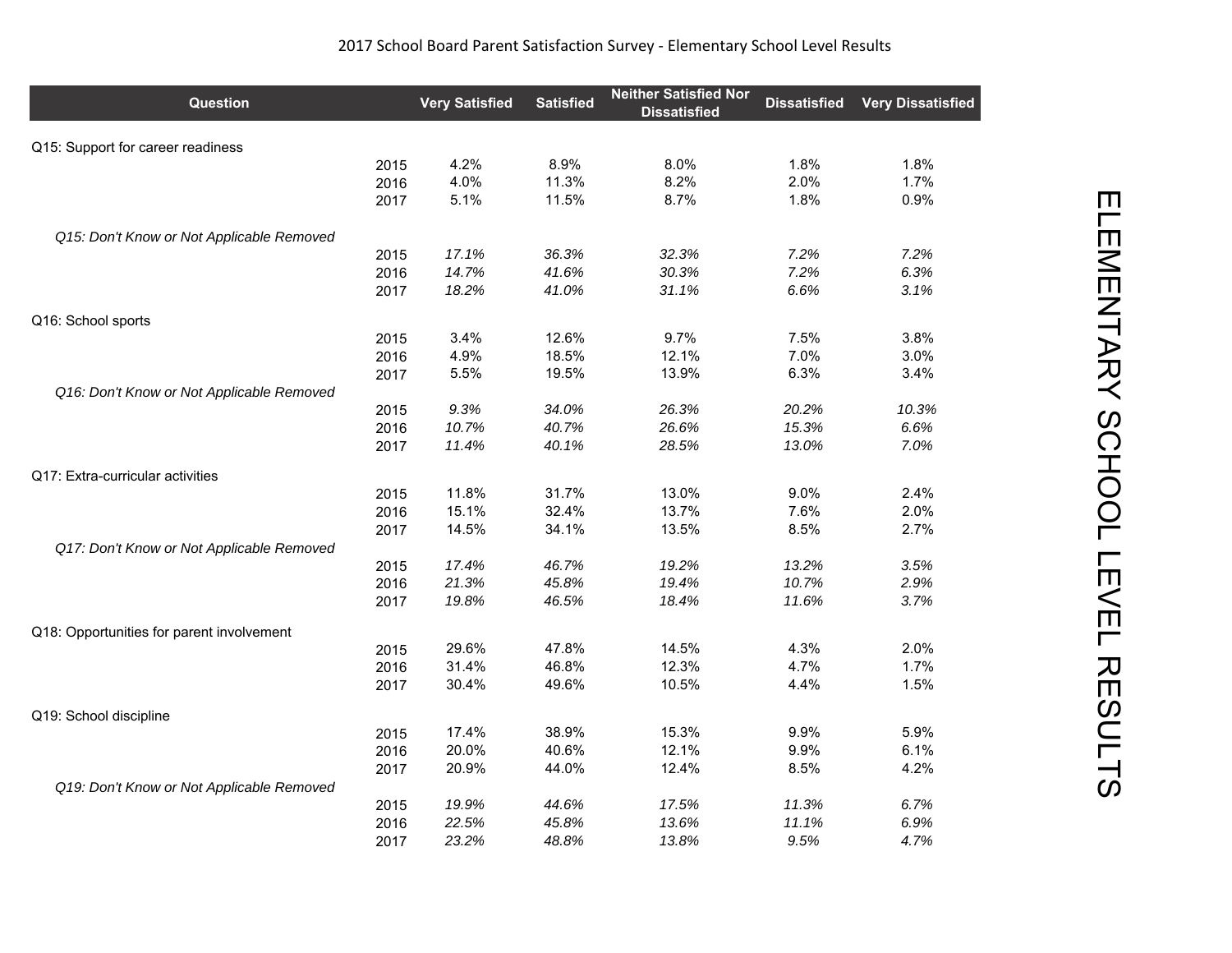| <b>Question</b>                              |      | <b>Very Satisfied</b> | <b>Satisfied</b> | <b>Neither Satisfied Nor</b><br><b>Dissatisfied</b> | <b>Dissatisfied</b> | <b>Very Dissatisfied</b> |
|----------------------------------------------|------|-----------------------|------------------|-----------------------------------------------------|---------------------|--------------------------|
| Q20: Progress updates received from teachers |      |                       |                  |                                                     |                     |                          |
|                                              | 2015 | 26.6%                 | 39.6%            | 14.2%                                               | 14.4%               | 4.5%                     |
|                                              | 2016 | 29.0%                 | 41.9%            | 11.6%                                               | 12.2%               | 4.6%                     |
|                                              | 2017 | 26.5%                 | 40.6%            | 13.2%                                               | 12.8%               | 6.2%                     |
| Q21: Communication from my child's school    |      |                       |                  |                                                     |                     |                          |
|                                              | 2015 | 29.7%                 | 47.5%            | 12.4%                                               | 6.9%                | 3.1%                     |
|                                              | 2016 | 30.7%                 | 48.3%            | 12.0%                                               | 5.9%                | 2.7%                     |
|                                              | 2017 | 34.0%                 | 47.1%            | 10.3%                                               | 5.6%                | 2.7%                     |
| Q22: Communication from the school district  |      |                       |                  |                                                     |                     |                          |
|                                              | 2015 | 17.8%                 | 50.5%            | 19.8%                                               | 5.8%                | 2.9%                     |
|                                              | 2016 | 18.0%                 | 51.8%            | 20.2%                                               | 5.2%                | 2.5%                     |
|                                              | 2017 | 20.8%                 | 51.1%            | 18.4%                                               | 4.9%                | 2.2%                     |
| Q23: School district website                 |      |                       |                  |                                                     |                     |                          |
|                                              | 2015 | 12.7%                 | 50.1%            | 22.8%                                               | 5.9%                | 2.2%                     |
|                                              | 2016 | 17.1%                 | 50.3%            | 19.3%                                               | 5.6%                | 1.7%                     |
|                                              | 2017 | 18.4%                 | 53.4%            | 17.8%                                               | 3.8%                | 1.0%                     |
| Q24: Availability of translation service     |      |                       |                  |                                                     |                     |                          |
|                                              | 2015 | 3.2%                  | 6.8%             | 4.1%                                                | 1.6%                | 0.8%                     |
|                                              | 2016 | 6.8%                  | 10.0%            | 5.7%                                                | 1.3%                | 0.5%                     |
|                                              | 2017 | 5.6%                  | 11.7%            | 3.9%                                                | 0.7%                | 0.6%                     |
| Q24: Don't Know or Not Applicable Removed    |      |                       |                  |                                                     |                     |                          |
|                                              | 2015 | 19.6%                 | 41.1%            | 25.0%                                               | 9.5%                | 4.8%                     |
|                                              | 2016 | 28.2%                 | 41.1%            | 23.4%                                               | 5.4%                | 1.9%                     |
|                                              | 2017 | 25.0%                 | 51.9%            | 17.4%                                               | 3.3%                | 2.4%                     |
| Q25: School bus and bus driver               |      |                       |                  |                                                     |                     |                          |
|                                              | 2015 | 17.1%                 | 22.2%            | 5.5%                                                | 2.7%                | 1.0%                     |
|                                              | 2016 | 24.4%                 | 21.8%            | 5.3%                                                | 4.1%                | 2.0%                     |
|                                              | 2017 | 23.7%                 | 22.8%            | 5.2%                                                | 2.6%                | 1.2%                     |
| Q25: Don't Know or Not Applicable Removed    |      |                       |                  |                                                     |                     |                          |
|                                              | 2015 | 35.3%                 | 45.8%            | 11.4%                                               | 5.5%                | 2.0%                     |
|                                              | 2016 | 42.3%                 | 37.8%            | 9.3%                                                | 7.1%                | 3.5%                     |
|                                              | 2017 | 42.8%                 | 41.2%            | 9.3%                                                | 4.6%                | 2.1%                     |